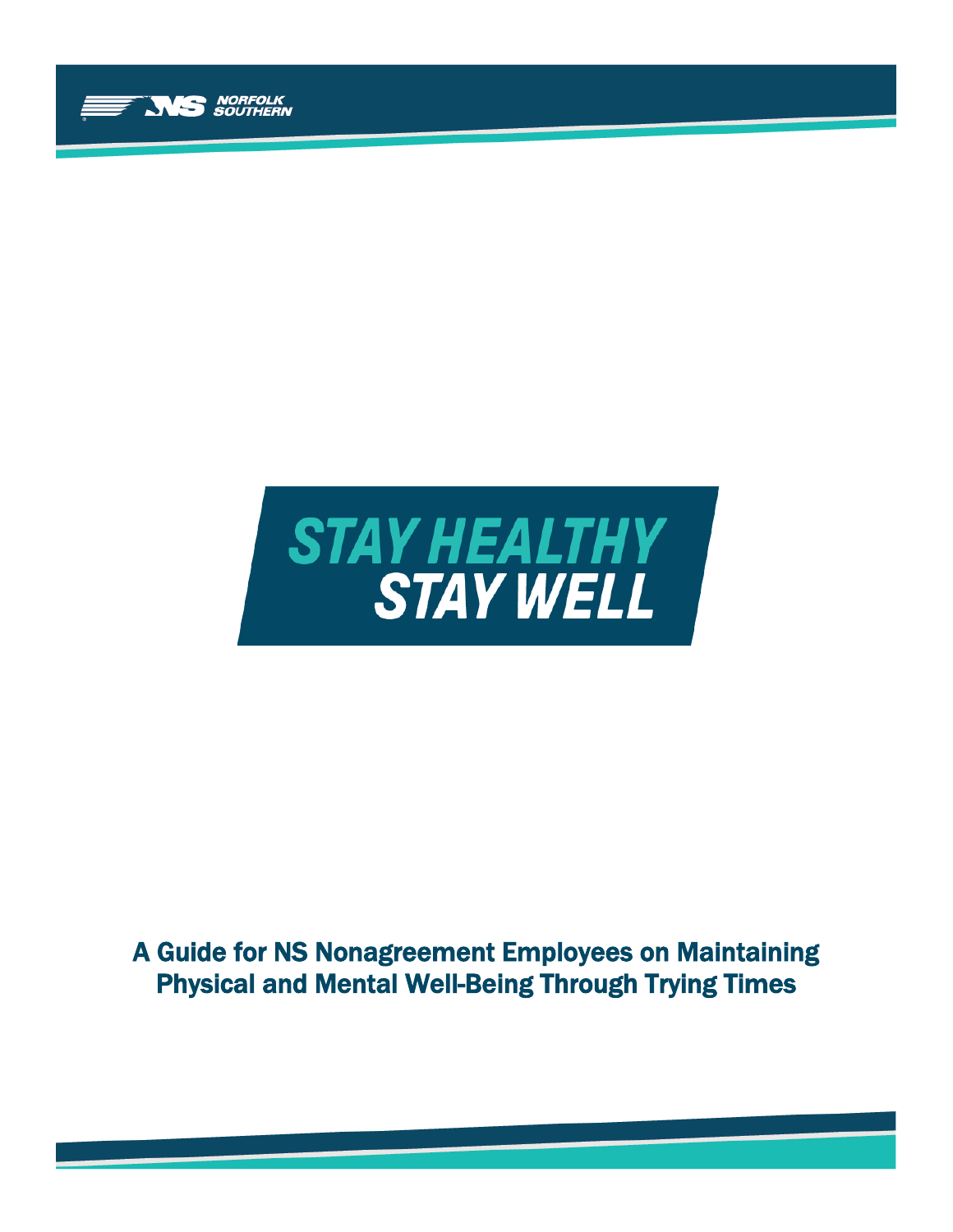

# **Contents**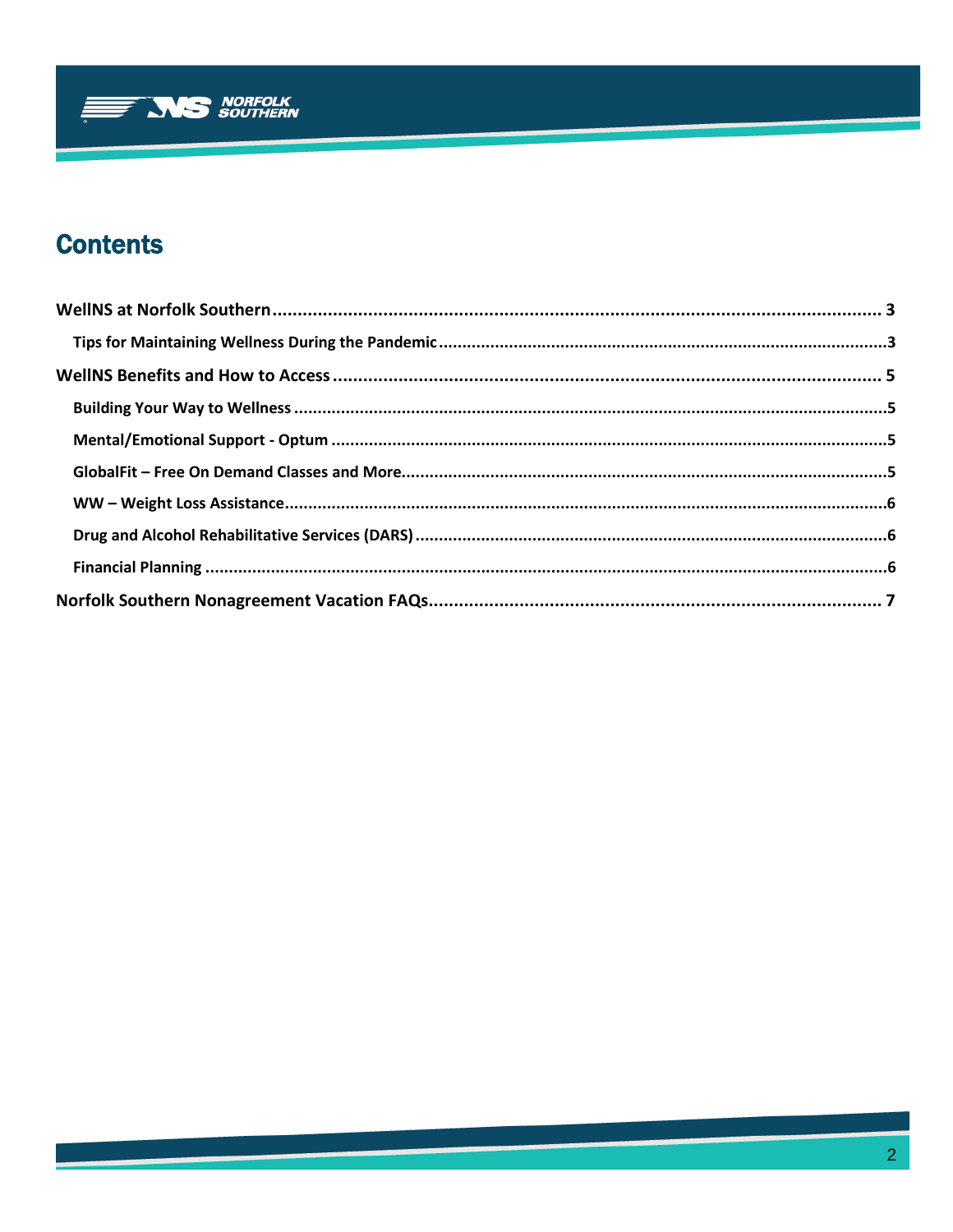

# <span id="page-2-0"></span>WellNS at Norfolk Southern

As a valued member of the NS team, it's important to us that you have the tools and resources to support all the pieces of your personal well-being – physical, mental, emotional, social, and financial.

This guide provides insight into each of these topics, offering advice for maintaining your own and your family's wellness during this particularly trying time, while also highlighting the specific tools and benefits NS offers to help.

# <span id="page-2-1"></span>Tips for Maintaining Wellness During the Pandemic

## **Take Affirmative Steps to Manage Stress**

We're all adjusting to a more isolated, socially distant world, adapting to new work practices, and dealing with major disruptions to our daily routines. These changes can take a major toll on your mental health, leading to stress and potential burnout.

While this may seem obvious, it's important to be aware of your stress and look for ways to relax and manage it. This could include practices as basic as deep breathing, stretching, or meditation, and ensuring that you maintain regular routines. Make time for what you need, including time to shower, get ready, work, eat lunch, and taking coffee breaks. It may be tempting to skip some of your usual steps because you're working from home, but don't let work take your entire day just because you're working from home.

Finally, it's important to set boundaries. Adhere to set work hours as best you can to maintain proper work-life balance and ensure you're taking the time you need to mentally recharge. Relatedly, temper your exposure to news coverage, including social media, which can often be a source of unwarranted stress.

### **Maintaining Physical Health**

During difficult times, your mental and physical health go hand in hand. Physical exercise is one of the best ways to ease the stress mentioned above, as well as to clear your head and promote better sleep. Although gyms are closed, there are many options for either getting back to a physical routine or starting a new one.

Getting out in nature and taking a walk or a run provides physical exercise for your body and endorphins for your mind. Science has shown that simply getting up and walking briskly for three 10-minute intervals throughout your day is just as effective as one long workout. Other activities – biking, gardening, shooting some hoops – all are easy ways to build active, healthy habits. And this sort of activity not only enhances your fitness, but also heightens your mental sharpness and eases stress.

If you're looking for a more structured fitness routine, online workouts can be found through many outlets free of cost. Curious about yoga, kickboxing, meditation, or high-intensity training? Some of these workouts are available on [GlobalFit,](#page-4-3) a site NS has made available to employees to access free online fitness programs.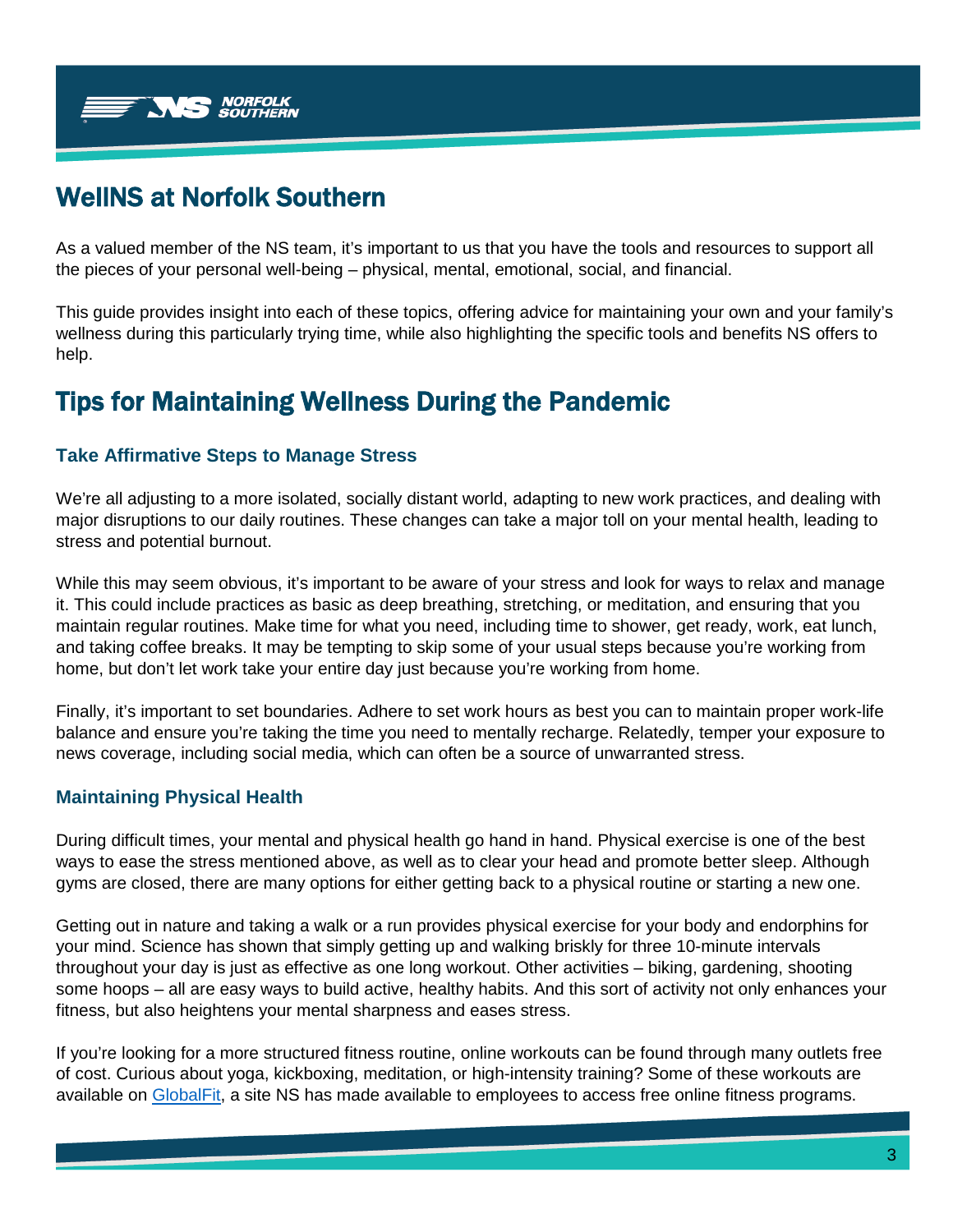

#### **When It Comes to Your Finances, Ask the Experts**

The global pandemic has completely changed the financial landscape over the past few months. Do questions about your finances keep you awake? Should you refinance your mortgage or school loan? Should you be investing differently? Can you still retire as planned?

These are all valid questions, and ones that may not have been top of mind only a few months ago. As with many other elements of wellness, the trick to financial well-being is to have a long-term plan. However, this is one area where you'll definitely want help. Building a solid financial plan often requires help from experts who are familiar with your specific financial circumstances and the circumstances and the opportunities and options available to you.

That's why NS provides you access to two sources of expert advice – Ayco Financial Counseling and Optum Financial and Legal – to help build your plan and allow you to have confidence in your financial future. For more information see [Financial Planning](#page-5-2) below.

### **Stay Socially Connected**

Humans are naturally social beings, yet the pandemic has required us to stay physically distant from many of those we care about. During this difficult time, make sure you're communicating with others aside from virtual coworkers. Maintaining your connection with those who are important in your life is a must to maintain your social wellness throughout this period of separation.

Find creative ways to connect by using social media and other collaboration technologies. Hold a family game night or happy hour using one of the many approved face-to-face video options available through phones and computers. Or go old-school and check on older neighbors and relatives by chatting through a door or window to brighten their day. Finally, don't forget to take the time to enjoy the family living under your own roof while everyone is together.

### **Unplug from Work and Take a Staycation**

Taking time away from work to refresh and enjoy a day off is essential for your mental and emotional health, especially during times of increased stress. Changes in routine and work arrangements present a heightened risk for anxiety, especially as the lines between your work and personal life blur.

To prevent burnout and keep your batteries charged, it's critical that you take vacation when possible. While the pandemic has limited travel options, don't write off a staycation. Plan to take the time you need. Read that book you bought, watch that series, learn to cook something new, finish a home project, or get some "me time". Spend time with your family without work constantly on your mind. You'll feel better, healthier, and mentally sharper when you return.

For additional information about our nonagreement vacation program, see our [Vacation FAQs](#page-6-0) below.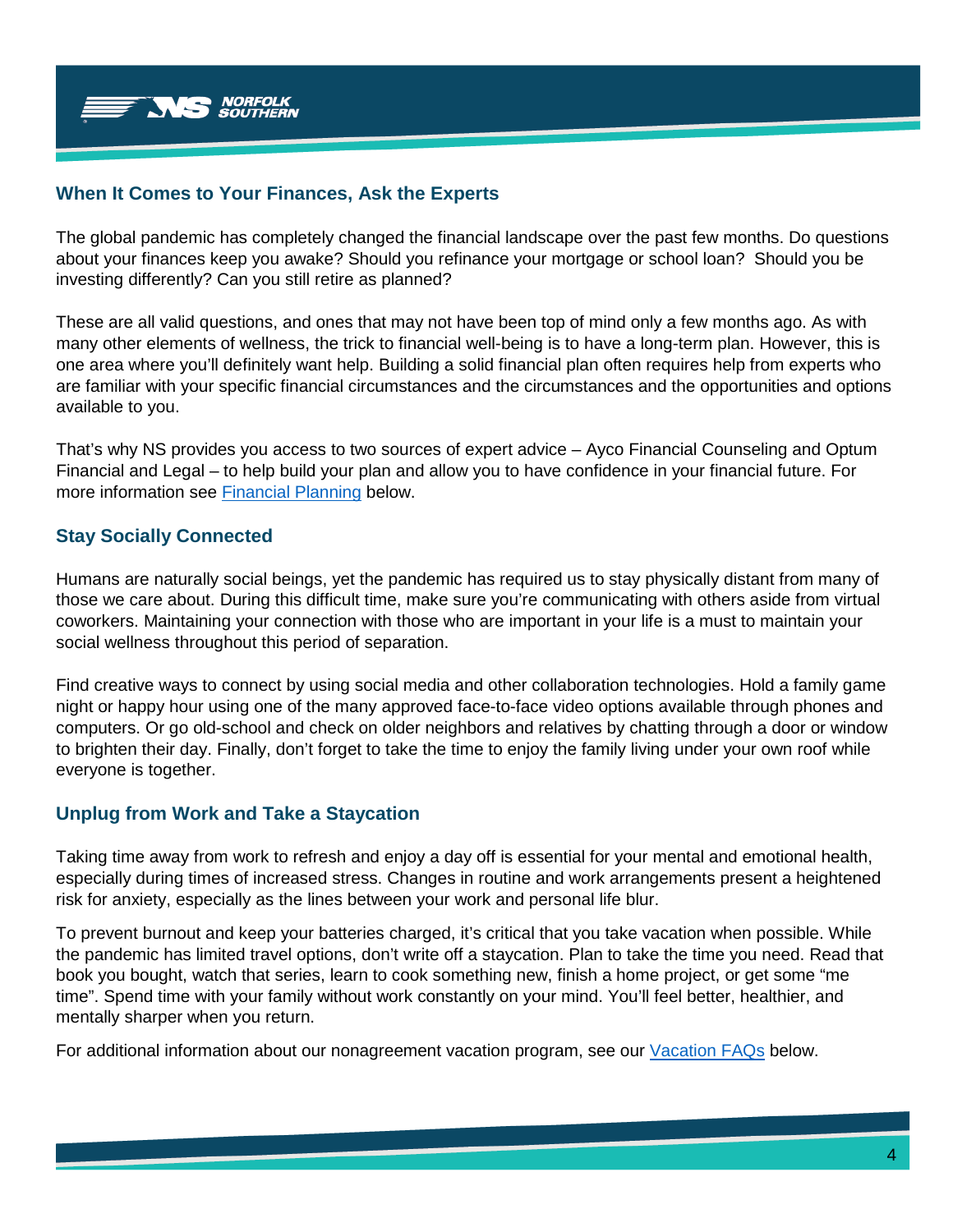

# <span id="page-4-0"></span>WellNS Benefits and How to Access

## <span id="page-4-1"></span>**Building Your Way to Wellness**

Before you start, you need a roadmap for success. Not sure how to build your wellness plan? Click [here t](https://www.liveandworkwell.com/content/dam/laww/documents/guides/BuildingWellnessBroch.pdf)o download your guide to creating an overall wellness plan for you. Take time to define wellness for you, identify personal goals, and create a plan to succeed.

# <span id="page-4-2"></span>**Mental and Emotional Support Through Optum**

## **Help Line and COVID-19 Resources**

Sometimes you just need someone to talk to. NS employees can access free, 24/7 emotional support by contacting Optum's toll-free help line at 866-342-6892.

Optum has also created a dedicated COVID-19 support page with strategies for coping, setting structure for alternate school and work arrangements, and dealing with grief, as well as other FAQs and articles. This page can be accessed [here.](https://www.liveandworkwell.com/en/public/custom/covid19.html)

### **Access to Mental Health Care**

Mental health conditions are treatable diseases. And under our nonagreement insurance, employees have access to six free visits per year with a mental health professional.

To learn more about mental health conditions, treatment, and providers that can help, visit the [liveandworkwell.com](https://www.liveandworkwell.com/content/en/public/topics/mental-health.html) site, using the access code "choiceplus", where you can:

- Find a provider near you by entering your zip code
- Learn more about mental health diseases, take an assessment, read an article, or find a support group
- Access related resources on financial stress, life and work, mind and body, and crisis support

## <span id="page-4-3"></span>**GlobalFit – Free On Demand Classes and More**



GlobalFit is available to all employees at no cost, offering free on-demand exercise programs, healthy eating tips and recipes, and educational videos about fitness to get you back on track from home. There are also discounted branded group classes such as Honor Yoga and Les Mills for under \$10 a month.

And when the gyms eventually reopen, check GlobalFit for exclusive discounts at nearby fitness clubs by entering your zip code. Click [here](http://www.nscorp.com/wellns/WellNS/globalfit.html) to access our Global Fit benefit page.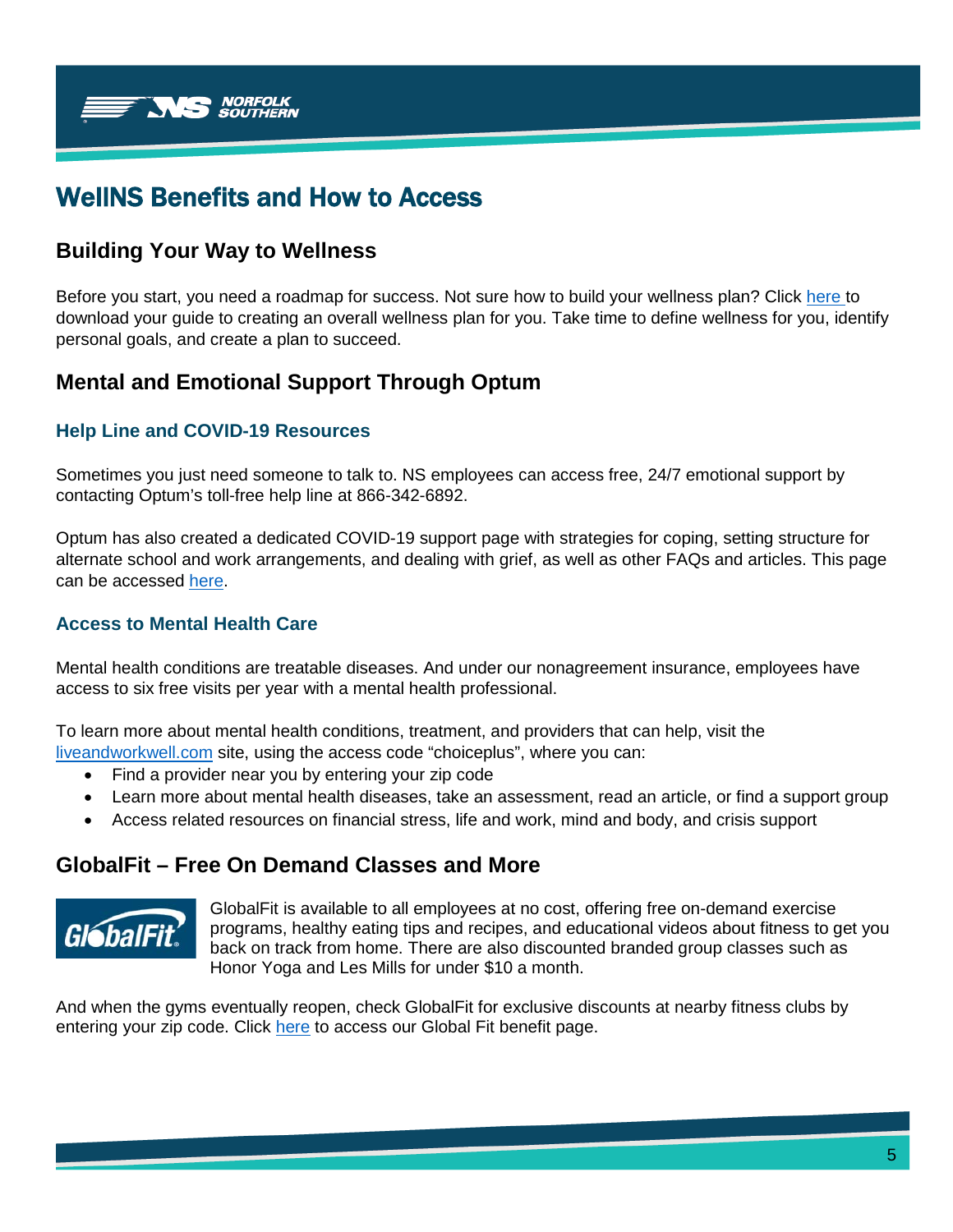

# <span id="page-5-0"></span>**Weight Loss Assistance Through WW**



WW is a membership program that provides digital access and, if preferred, in-person meetings geared towards better eating habits to enable weight loss. This program has a long history of success and was formerly known as Weight Watchers. Norfolk Southern employees enjoy a 50% discount for the digital or digital plus workshop.

Click [here](http://www.nscorp.com/wellns/WellNS/weight-watchers.html) to learn more about this program and how to enroll.

### **WW for Diabetes**

Diabetes is one of the top 10 leading causes of death in the US and affects 26 million Americans. WW for Diabetes is a program targeted for diabetics and pre-diabetics providing a personalized food plan and unlimited coaching from a certified diabetic educator and registered dietician. Norfolk Southern employees and their spouses will receive 67% off the cost of this important step in managing their disease.

Click [here](http://www.nscorp.com/wellns/WellNS/pdf/NSC-WW4D.pdf) to learn more about this program and how to enroll.

# <span id="page-5-1"></span>**Drug and Alcohol Rehabilitative Services (DARS)**

Although isolation is helping to decrease the spread of COVID-19, at the same time these restrictions are causing a perfect storm for relapse or increased drug and alcohol use. During stressful life events, we may turn to unhealthy ways of coping by using drugs and alcohol. Substance use disorders affect the entire family.

NS' employee assistance professionals (EAPs) are available 24/7 to provide confidential drug/alcohol assessments to employees and their covered family members to ensure they get the level of care needed, make referrals to trusted facilities, and follow up post rehab. **Call 844-215-4188 for assistance.**

Click [here](http://www.nscorp.com/wellns/WellNS/pdf/EAP-Staff-List.pdf) to learn more about our DARS program. And click here for a list of EAPs located near you.

## <span id="page-5-2"></span>**Financial Planning**



Ayco provides nonagreement NS employees with free, highly tailored financial counseling services. Create a plan for your financial wellness with the help of Ayco's online tools or speak with a financial counselor to begin more in-depth planning. To learn more from the experts about creating a long-term plan for financial health, click [here.](https://portal.ayco.com/PostLogin/)

Optum's [liveandworkwell](https://www.liveandworkwell.com/content/en/public.html) site (access code "choiceplus") also provides information and guidance on financial and legal issues. Your financial benefit includes an online financial stress assessment, other online tools, tax consultation services, and a 25% discount on tax preparation. It also includes two calls with a money coach.

Optum's legal benefit includes a 30-minute consultation with an attorney in your area at no cost for each new legal matter for which you may need assistance.